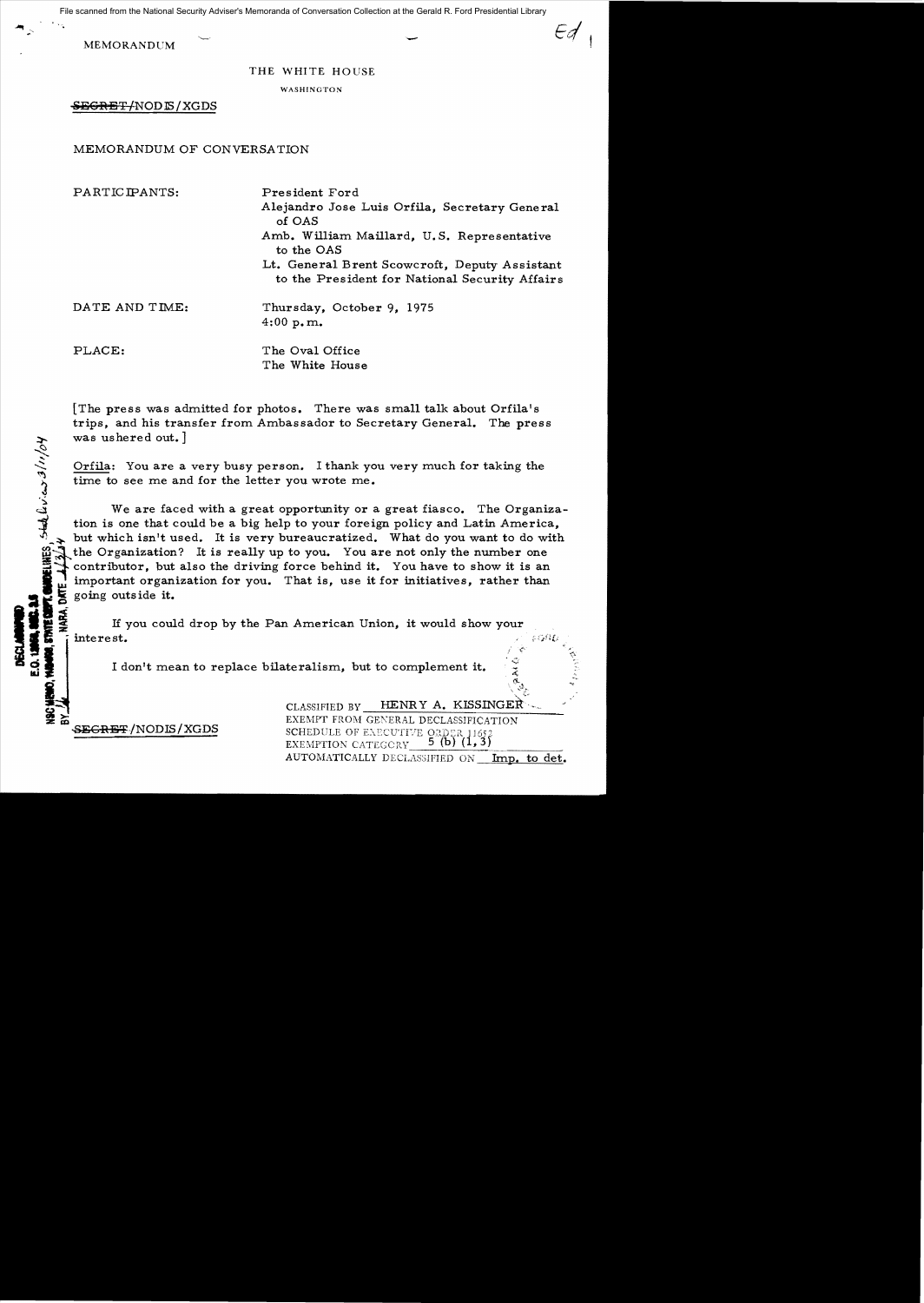If we don't give a sense of importance to the organization, we have no hope. The optical aspects are important. Just 30 minutes of your time for a visit to the building would be great.

President: I will give it the most careful consideration.

Orfila: I think the restructuring is not worthwhile. It is mostly cosmetics and not very useful.

Maillard: They have directed the organization to reform itself and obviously nothing is going to happen. There are 2,000 people in the secretariat. And for what?

We are as much at fault as anyone. I have been there a year and a half and I still don't know what we want the OAS to do. Diplomacy is a dying function now -- telephones, cables, etc., are making it obsolete.

President: What has the OAS done that is useful in the last twelve months?

Orfila: In recent years it has kept the small countrie s from going to war with the big ones. It hasn't been wasted there. But that doesn't take me and a  $2,000$  man staff.

President: How old is it?

Orfila: It was founded in 1910. It is the oldest operating international organization in the world. We have some big issues in Latin America which will determine the future of the Hemisphere. We will either get together or drift apart. This is a moment of expectation -- what is the United States going to do? One big issue is Panama. They are willing to wait until 1977, but they need some optics to show that progress is being made. The France Field turnover was helpful for a few months; sending Bunker back was also helpful. We need more.

President: We'll take a look. There are 14-15 land and water issues. We'll see what we can do.

Orfila: But not all at once. Dole them out so Torrijos can show progress.

In June 1977, there will be a big celebration in Panama. I am trying to get the United States invited. They say unless the United States can go down there in 1976, to the meeting of the Central American Presidents, no way.

SEGRET/NODIS/XGDS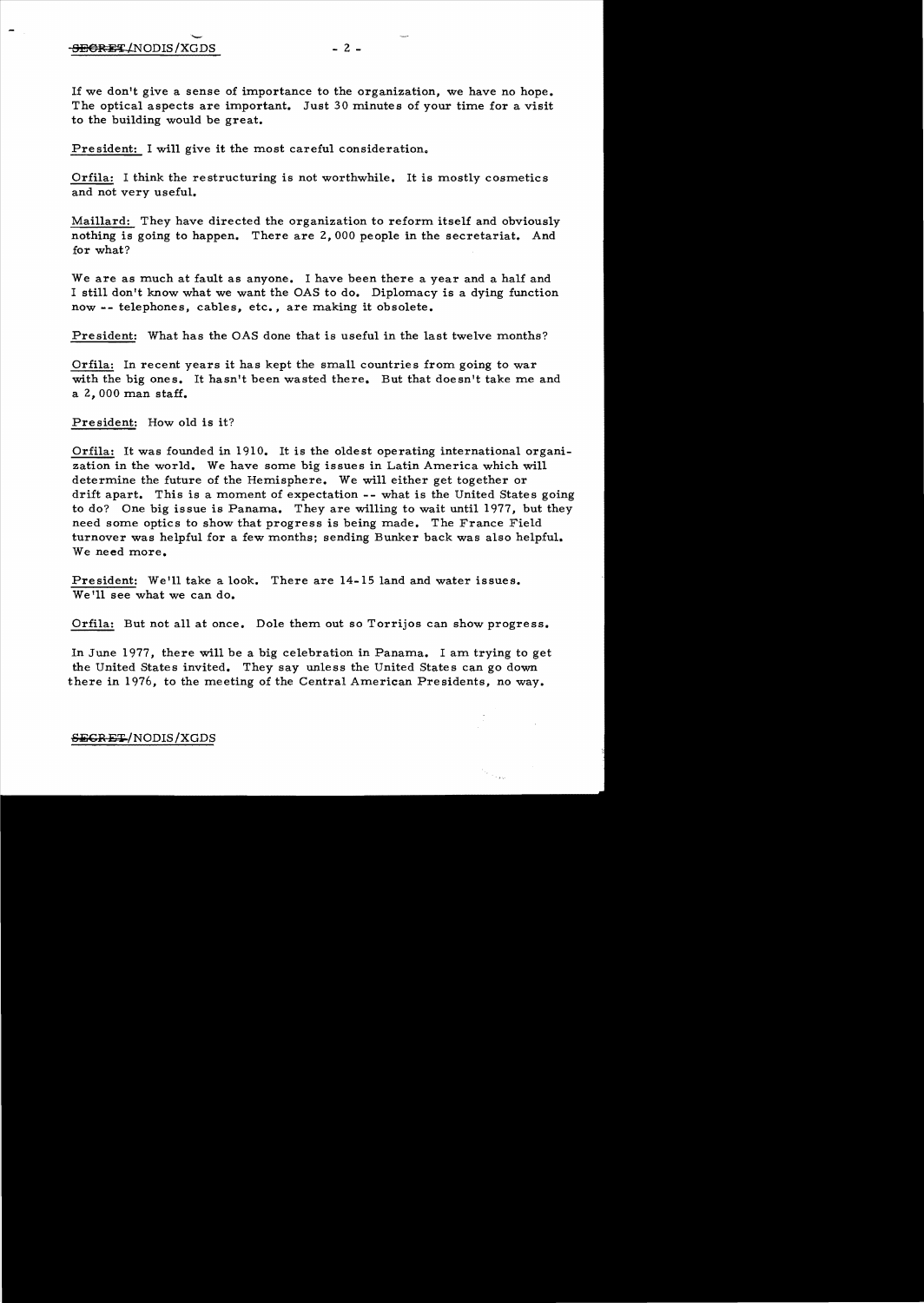## $SEEOREF/NODIS/XGDS$  - 3 -

President: I can't do that in an election year.

Orfila: I agree, but you should know it will be a meeting of activists.

Next is the Bolivian corridor. It is a Venezuelan proposal for a corridor lO-kilometers wide. It would separate Peru and Chile.

Next is the conflict between Honduras and El Salvador. There is no fighting but the dispute has never been settled.

President: What about Echeverria's successor?

Orfila: Mexico invariably follows a "rapid" President with a consolidating one. That has happened here. He is a money man.

The only real leader in Latin America is Perez. Otherwise it is a vacuum.

Another issue is holding an OAS Assembly in Chile. Two countries have said no. The others will probably try to stay aloof and try not to take a position.

Maillard: A decision on it must be made in November. I think it will look bad for the Secretary of State to go there. The Hill would be upset.

Orfila: The human rights pressure is very severe. All these problems show you that OAS could be a very useful vehicle.

Maillard: Tell about the Trade Bill.

Orfila: That caused a big fracas.

Pre sident: Justifiably.

Orfila: The reaction was overdrawn. Some change there would be very helpful.

Another issue is having an OAS without the U. S. There now are ideas for an Economic Community of Latin American (the SELA). I am not worried about it because I think it will be useful to get a forum to discuss these problems.

If the US doesn't demonstrate that it cares, I worry about how Latin America is going to go. Latin America needs the United States, but the United States also needs Latin America.

 $S_{\rm EGRET/NODIS/XGDS}$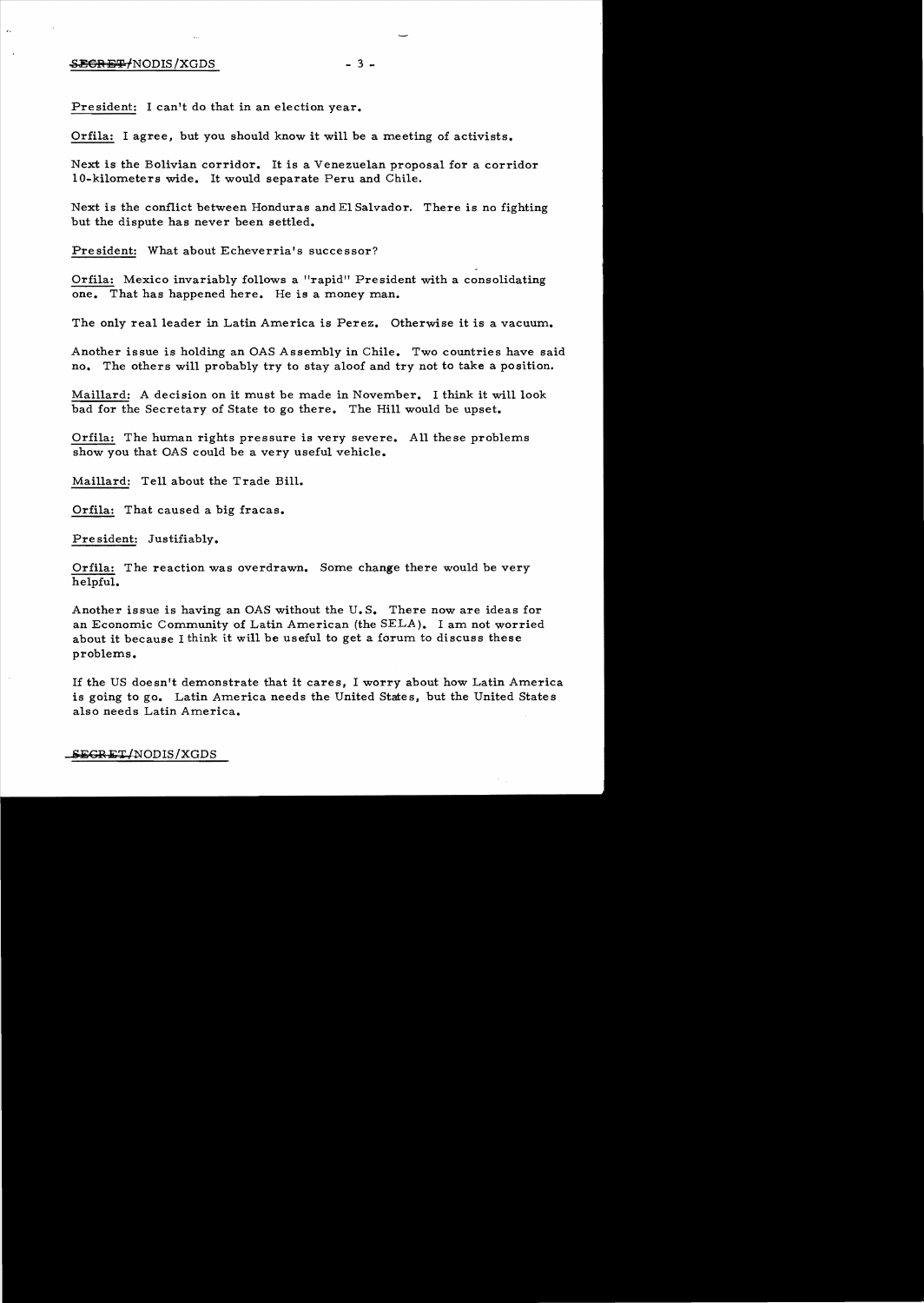President: I agree.

Orfila: So we must either get together or drift apart.

Maillard: If we can't find answers to the problems of developed and developing with the most developed of the developing in our own back yard, how can we do it worldwide ?

President: I appreciate your thoughts and suggestions. I will look seriously about your idea to visit the organization. It is a distinct possibility.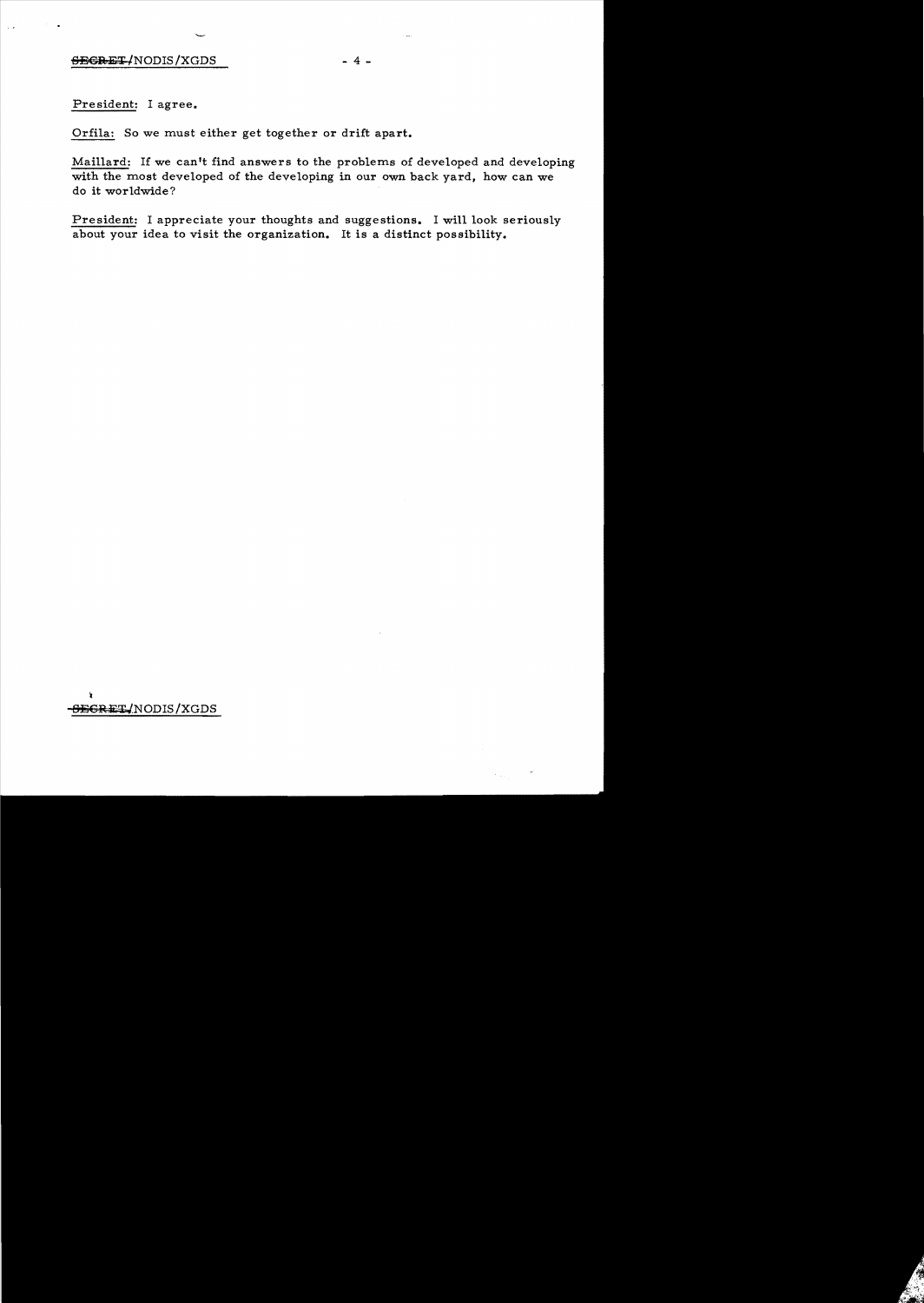P Orpital Indend<br>P Orpital Indend ers in Discression of Orgetatings, transfer for  $Y_{\text{ex}}$  ot James sur forge pour d'Amb you une you mote me. We are faint w/or quot opportunity or a quot frains, The compter could be eightedyt very brassementiget. What do an wat to de of ce cryton? It is writing to you. you are with und # contributes but doing for heard it. use have to show it is an important engage Tre par Mertie, use it for de metrities, and within the going withich it. Spagnorenald drop by clan anne humin it would that you intrict I hait tween to replace batatention hot complement it. Spiredn't juin a sensor of ingustamente corpution un have un depa. Optient appetance in patient. Just 30 minutes qu'on this page sint tre bidding coulde P Suall que it most expel considerate. O I this the centeration to not worthwhite. It is walky countries and not my uniford. M Isy home st chutet a cryate & reposentely a struming instancy to going to hypon E.O. 12958, SEC. 3.5 NSC MEMO, 11/14/98, STATE DEPT. QUIDELINES State Dev. euro 3/1/04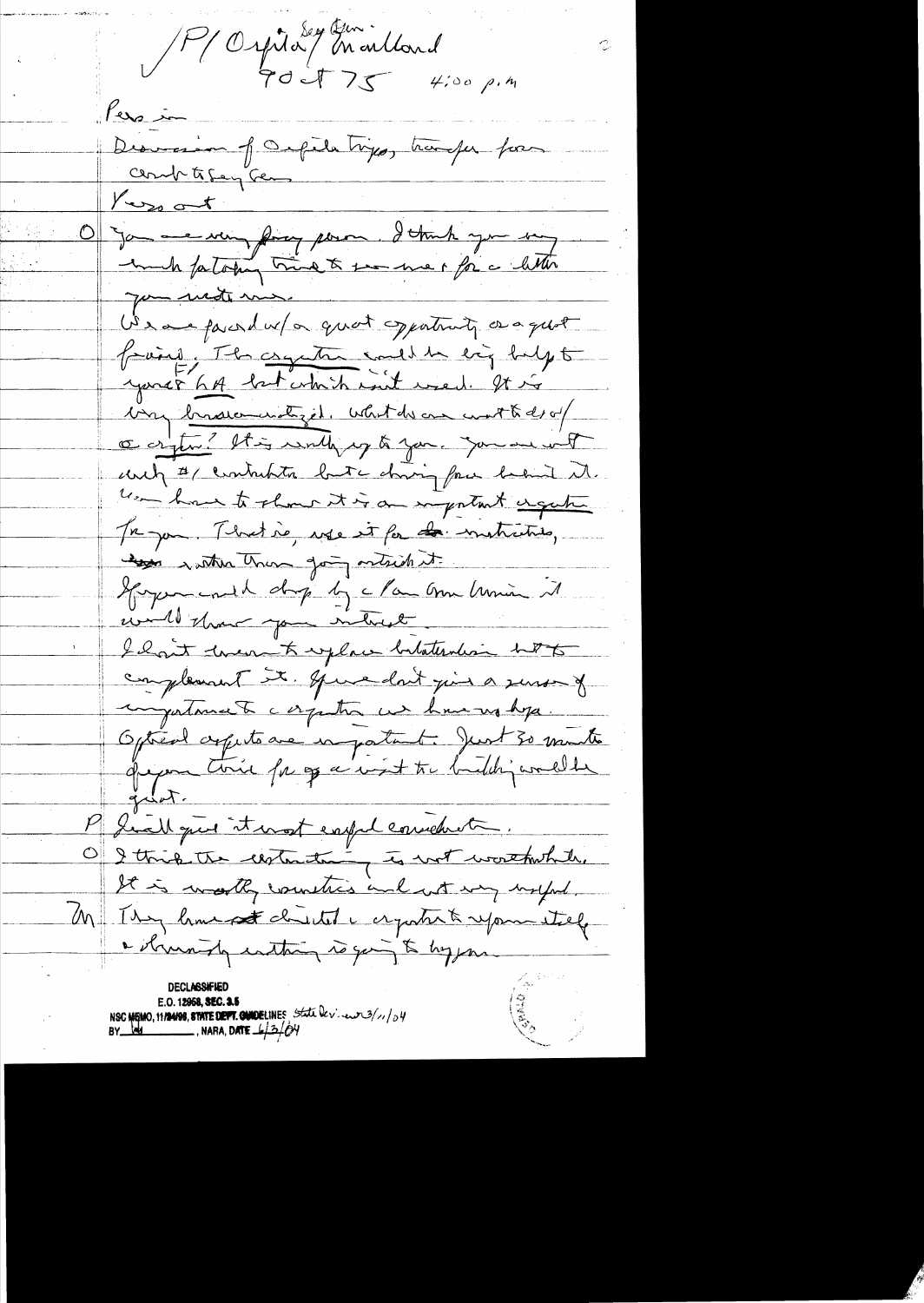Thomas 2000 jugir au centanit au 12 Un Wearswerket furt as ought I ben the year Dépleman = a dépoup franchier mon - Telephone, <u>Putit true OASdave costfution lost cano?</u> Of In recent you it has kept annul in this pour quing to work with his one. It host been Worther Trene, But that housent car me + voors mon  $\sqrt{v}$  $\frac{\rho_{\text{max}}}{\rho_{\text{max}}}$ O 1910, It fellet inthogenty orgative in a crocol. We have some try essies in LA went will determin a fortuna of Hermis. We will with get together an conftagent This is a moment of expertation what is US quint de One buy ment is ponoma. They within to wait til 1872 Cont they were some offices to show that give is hing conste France field terrinor balged for four months; cambing Bender Porch abo. We need more Miltons a corp. Therane 14-17 londe with sinds will see what me camelo But not what me, Dode the out to Turijo  $\mathcal{O} \Vert$ can show przy. In June 77 big celebration in Persona. Ilige to get OS inited. They say unker US comment of tous compo down them in 1976 to a with of cuntral and for, we are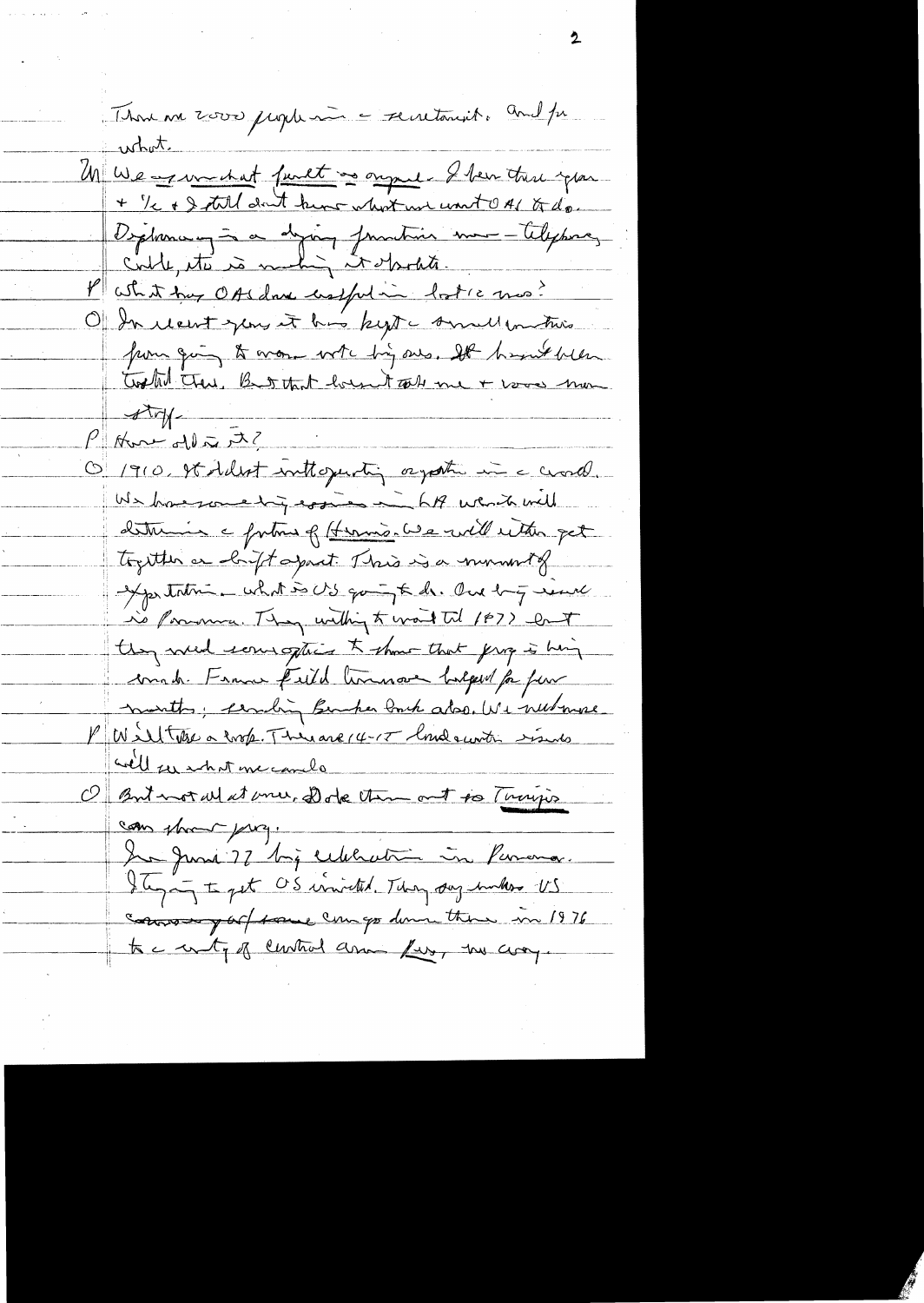P Cont do that in cluthon years. O days en bit you should know it will ché-vutippatricité. West is Bohnson carith. It is ingendant Permit Chile, lieux & mon.<br>Unat is compleit hat Hombrose/Gomtanide. Des faysottes hat coldsports when settled. What about Enforcement successor Unité mondy forms à "soprit" par Rue av/a com i a may man. The any real leakes in his is Pincy. Otherine is is a vacuu Orrother is an OBS close in Chite, The winter. home said two, The owns will probably they to stay alogsty not to take a justin We Decesion on it must be usede in humbridge I think it and book bad for See State 5 go to them. The Hill would be export. O The human rights pleasure is my forcom. Afternoe produce sur me the OBS end the way worked while. M Tollarmo hon lil D Trosemal chip para P Josephine) comedition polyfort.<br>Constant in the CASO/s = US, There was a